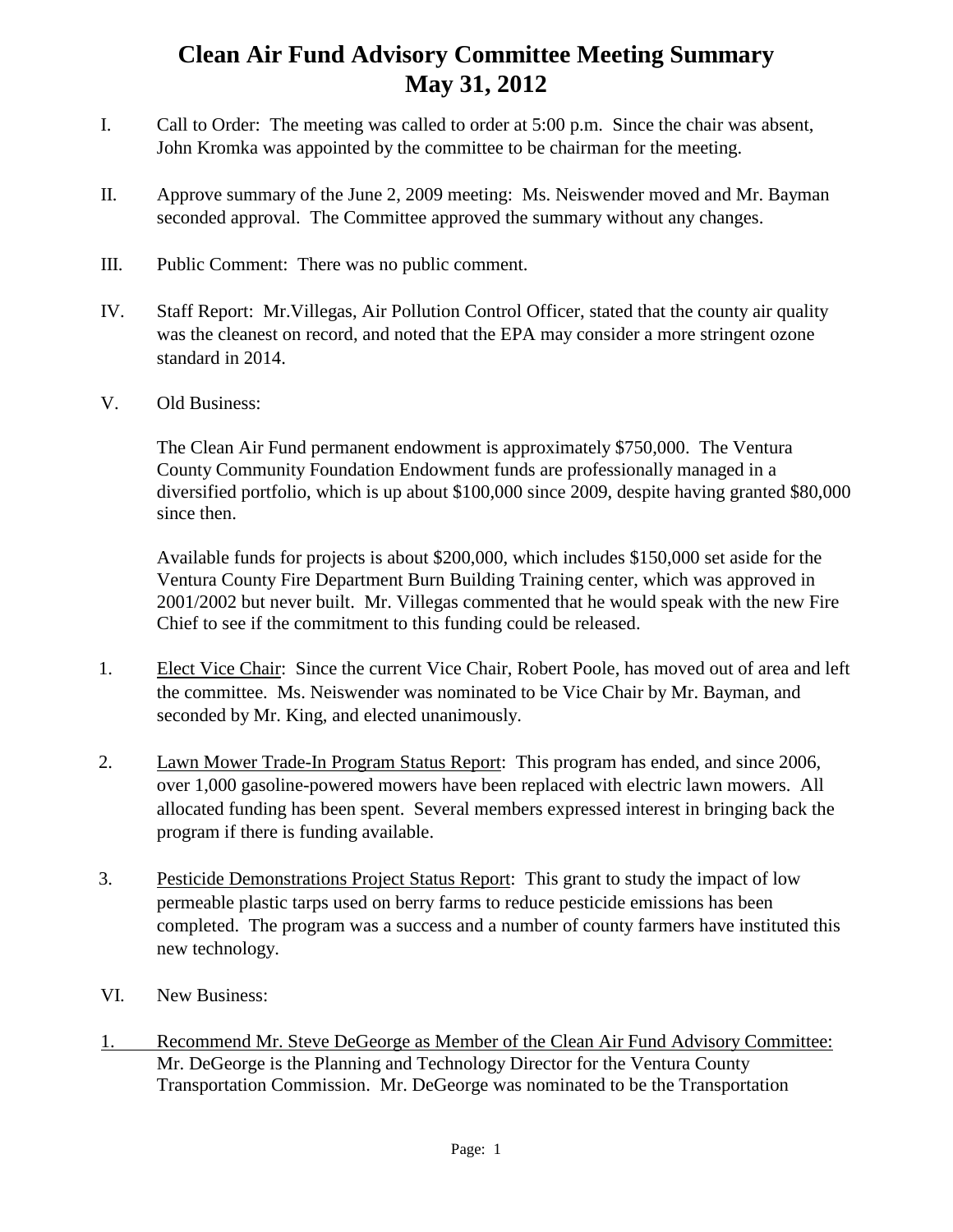Member of the Clean Air Fund Advisory Committee by Mr. Bayman, seconded by Mr. King, and approved unanimously.

## 2. Proposed Project: Low Rolling Resistance Tire Voucher Program:

Mr. Cowen provided the basic program to incentivize low rolling resistance aftermarket tires using \$50 vouchers for the purchase of four tires. The air quality impact of this program would be the reduction of emissions greenhouse gases and criteria pollutants (ozone precursors) from less fuel burned in light duty vehicles.

There was some concern that \$50 was not a sufficient incentive to get program participants. However, there is an additional payback from consumers of up to \$400 from fuel savings, which will be advertised as part of the voucher program. Another concern with this first of its kind demonstration program was the requirement for applicants to provide mileage data prior to and 6 months after participating in the program. It was felt that excessive APCD staff time would be needed to collect and analyze this data. Mr. Cowen explained that a simple one-page application would be collected and that applicants could provide postprogram data via email, fax, or telephone. Mr. Bayman had a question regarding the environmental impacts from the manufacturing process to make these low rolling resistance tires. Mr. Cowen explained that that the reformulated tires use less carbon black and more silica and other different formulations to reduce rolling resistance, and that there are no special manufacturing issues related to these reformulations.

Many of the committee members were not aware of the current availability of low rolling resistance tires, and that advertising the program in the county would be a good way to promote another way for consumers to save energy and reduce greenhouse gases.

Mr. Montoya moved and Mr. Bayman seconded the motion to fund \$50,000 for this project. The committee unanimously approved recommending funding of this project by the Board.

VII. Adjournment: The meeting was adjourned at 6:05 p.m.. Prepared by: Stan Cowen, Air Pollution Control District Staff

Date: June 4, 2012